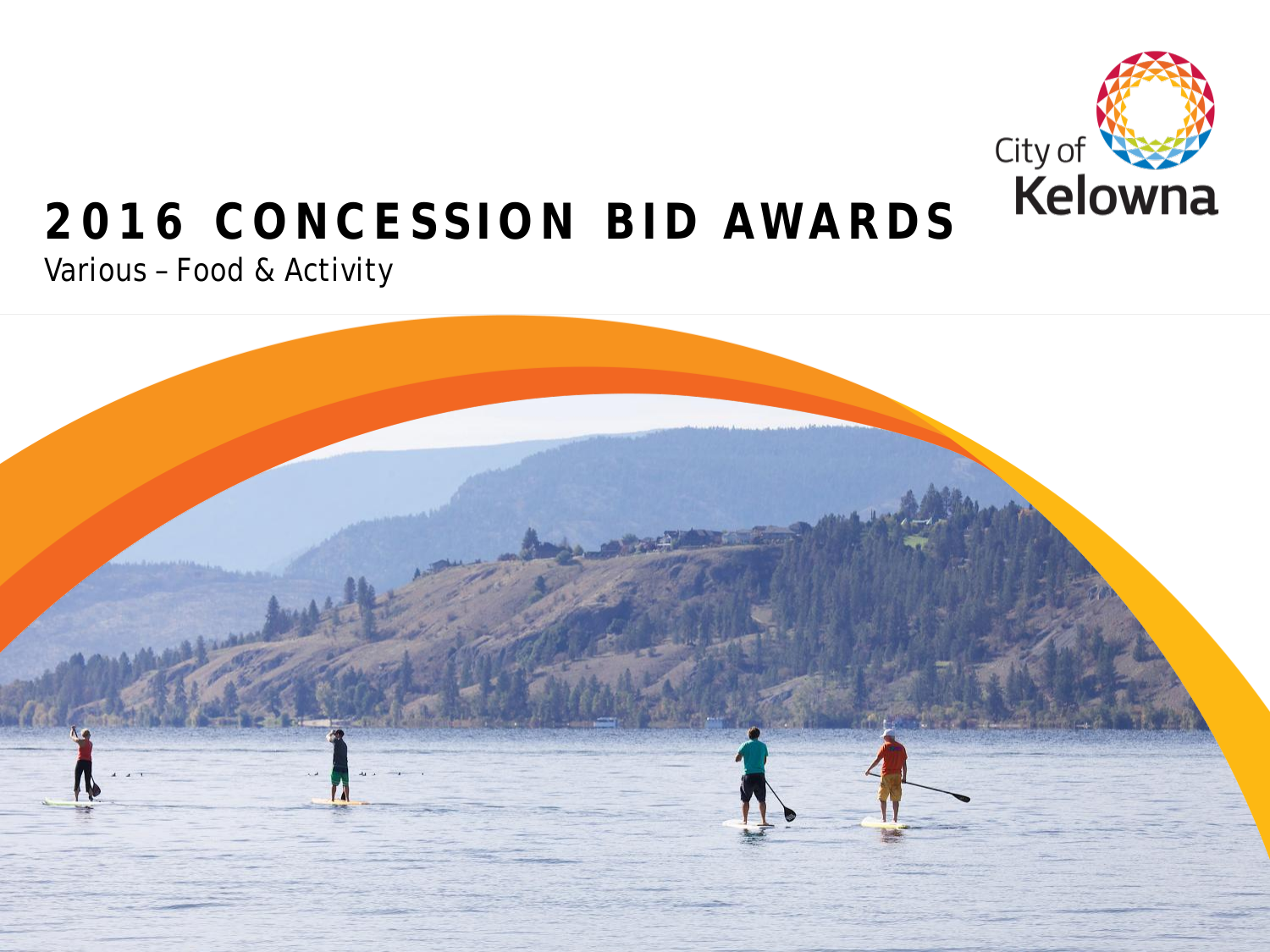

### **STUART PARK MOBILE FOOD CONCESSION BID DETAILS**

- ▶ Operates from May 15<sup>th</sup> to Sept 15<sup>th</sup>
- **Two year term with a 1-year renewal option**
- ▶ Vehicle must be fully self-contained
- Healthy food choices required
- ▶ Contractor to provide annual financial reports to City Staff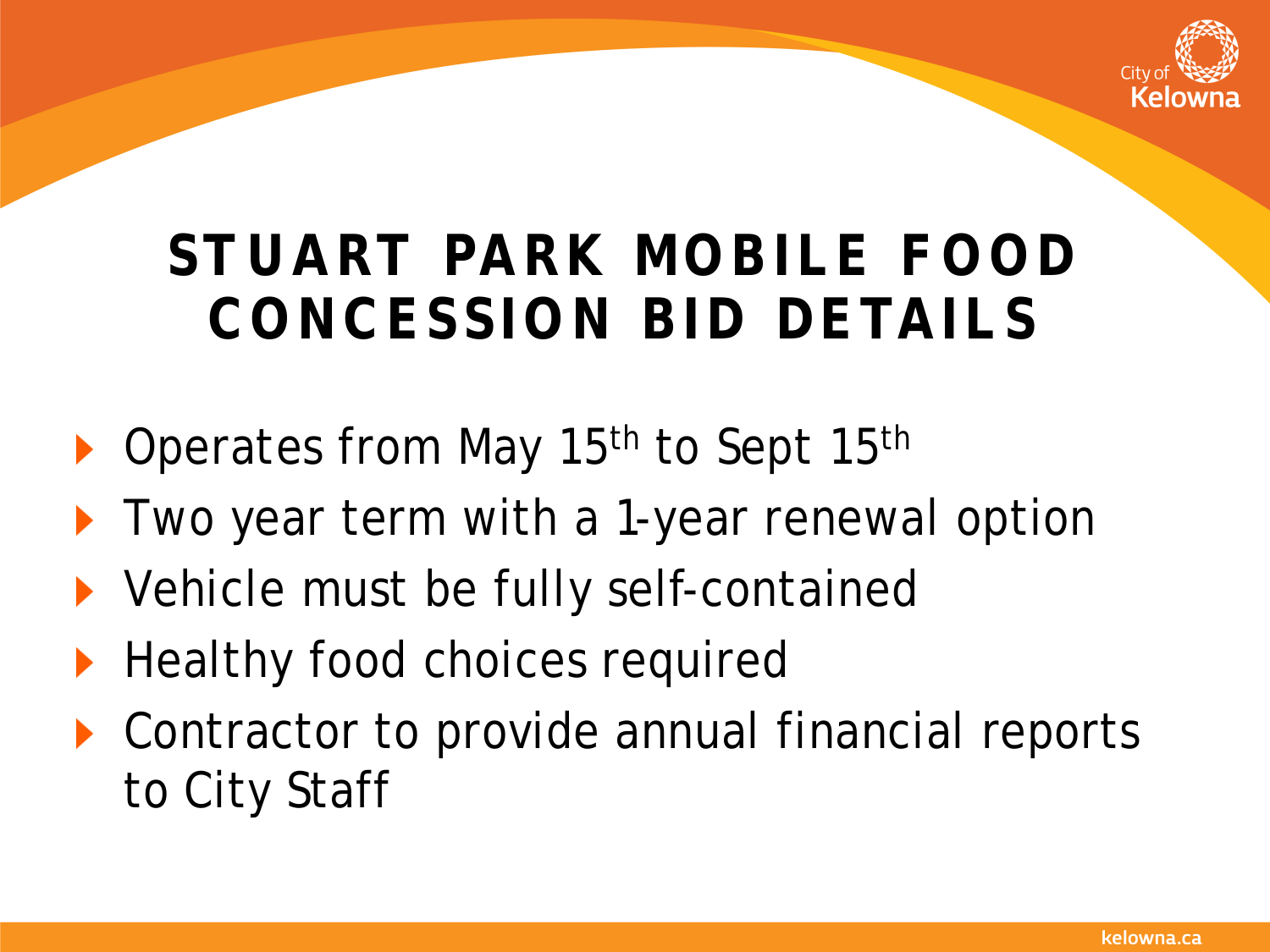

#### **STUART PARK CONCESSION LOCATION**

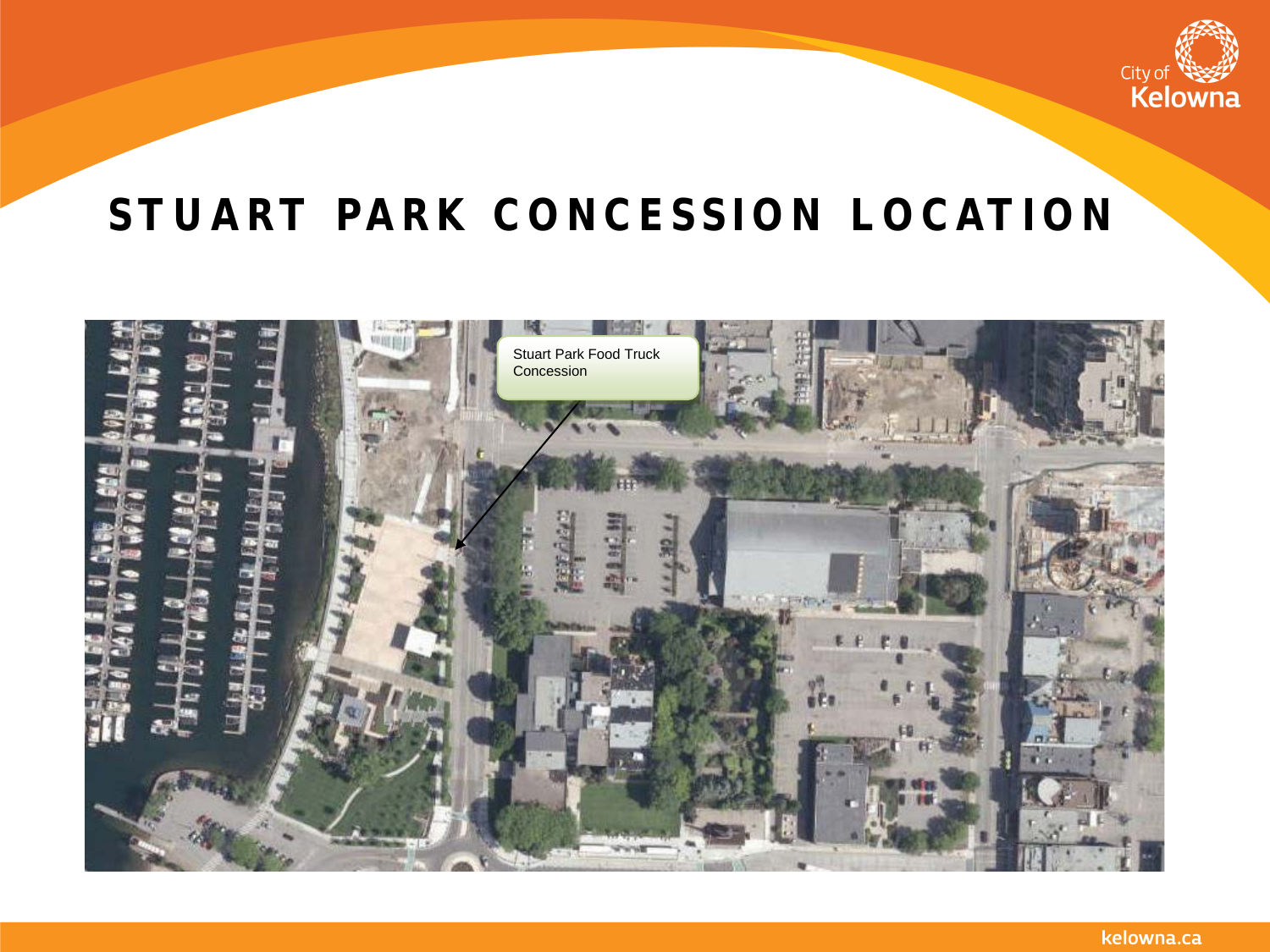

# **ARTISTO GELATO**

- Locally sourced ingredients
- Gluten-free and non-GMO
- ▶ Healthy food choices in line with Canada Food Guide
- $\triangleright$  Gelato, sorbetto, grilled paninis and beverages
- Competitive bid: \$5,000/ann (+5% gross)

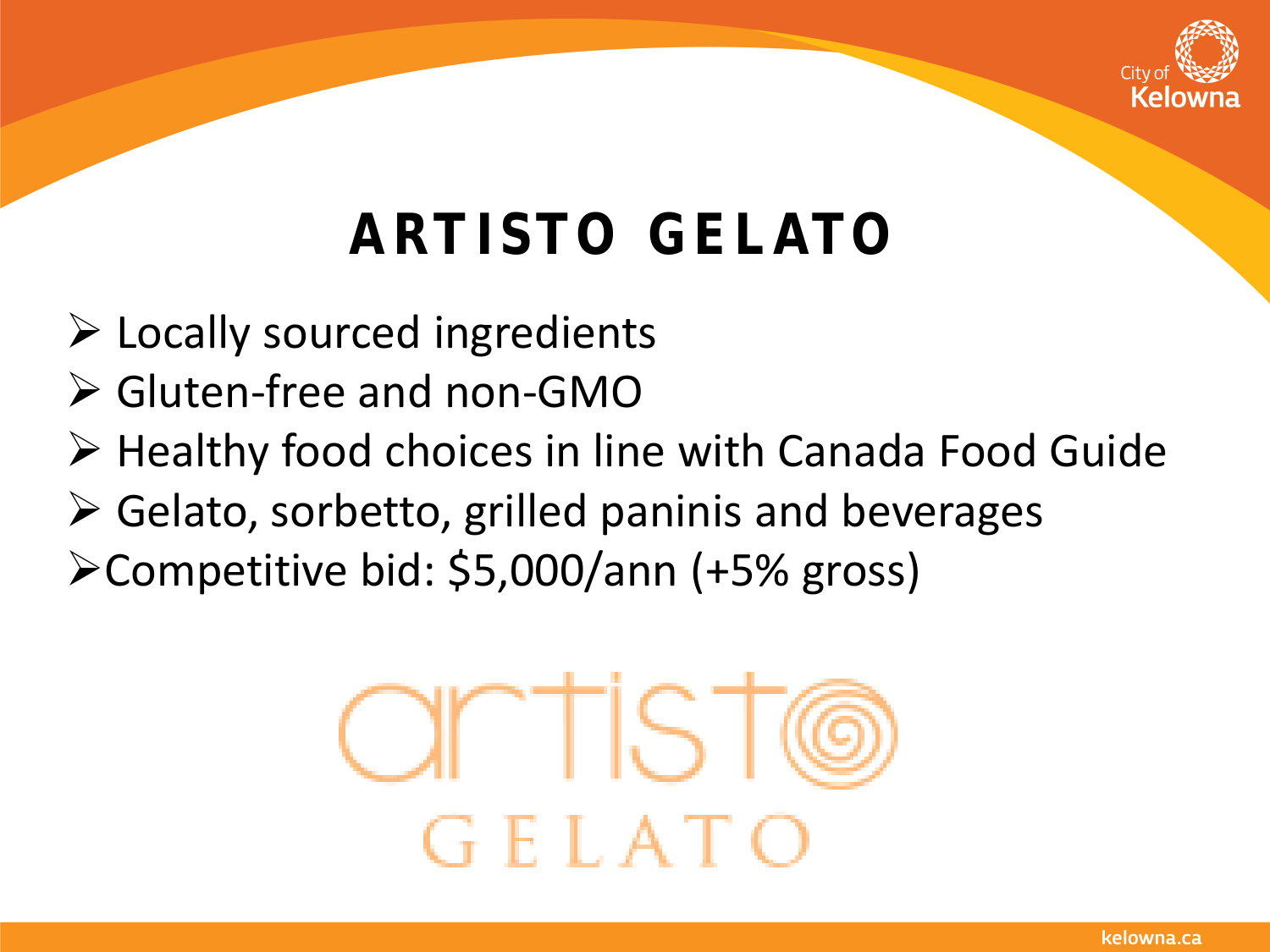

### **MOBILE FOOD CONCESSION BID DETAILS**

- ▶ Evening downtown mobile food concessions
- Operate evenings Weds to Sat, 9pm to 2am
- **Three year term with two 1-year renewall** options
- Healthy food choices required
- ▶ Contractor to provide annual financial reports to City Staff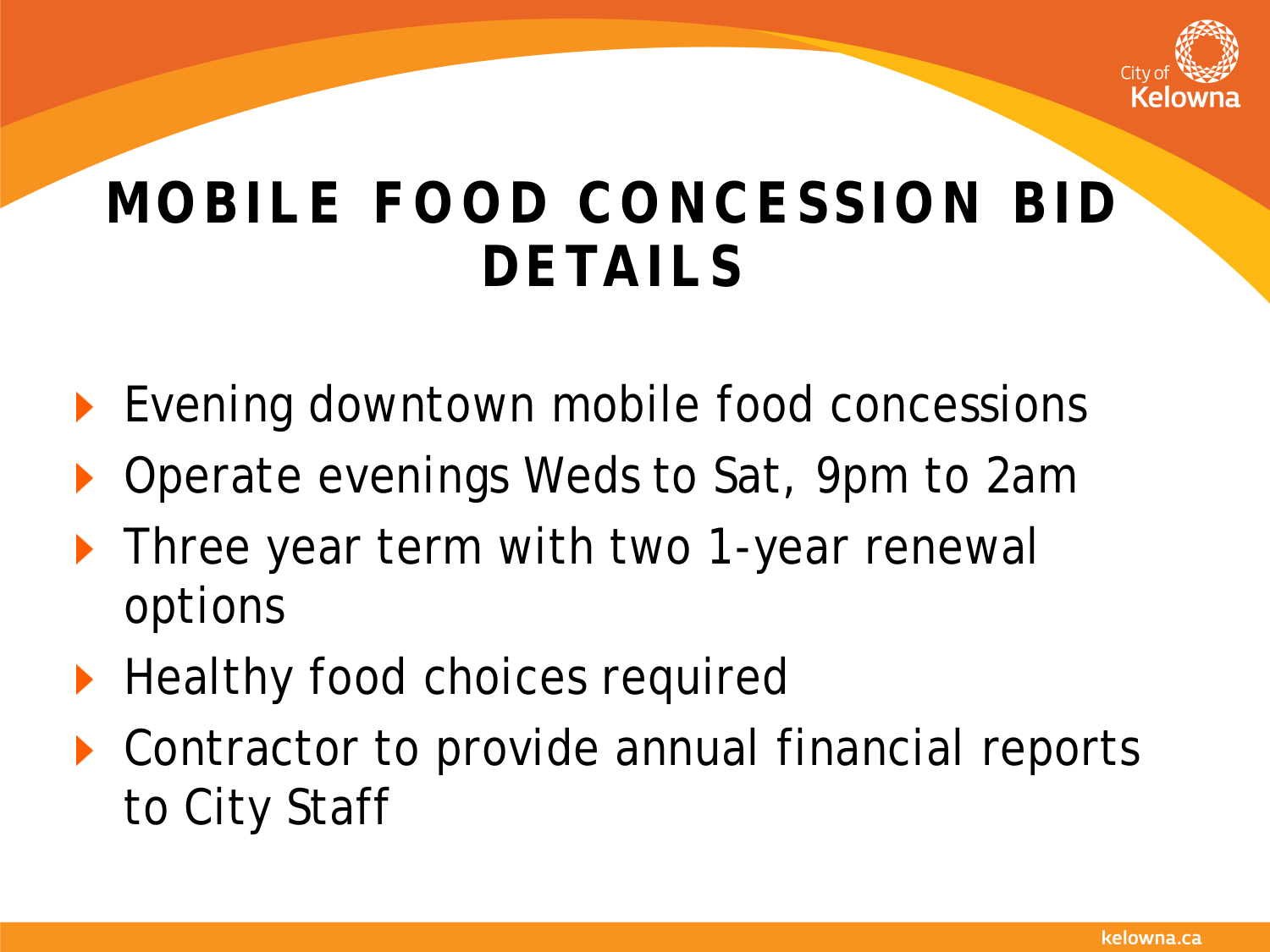

### **DOWNTOWN LOCATIONS**

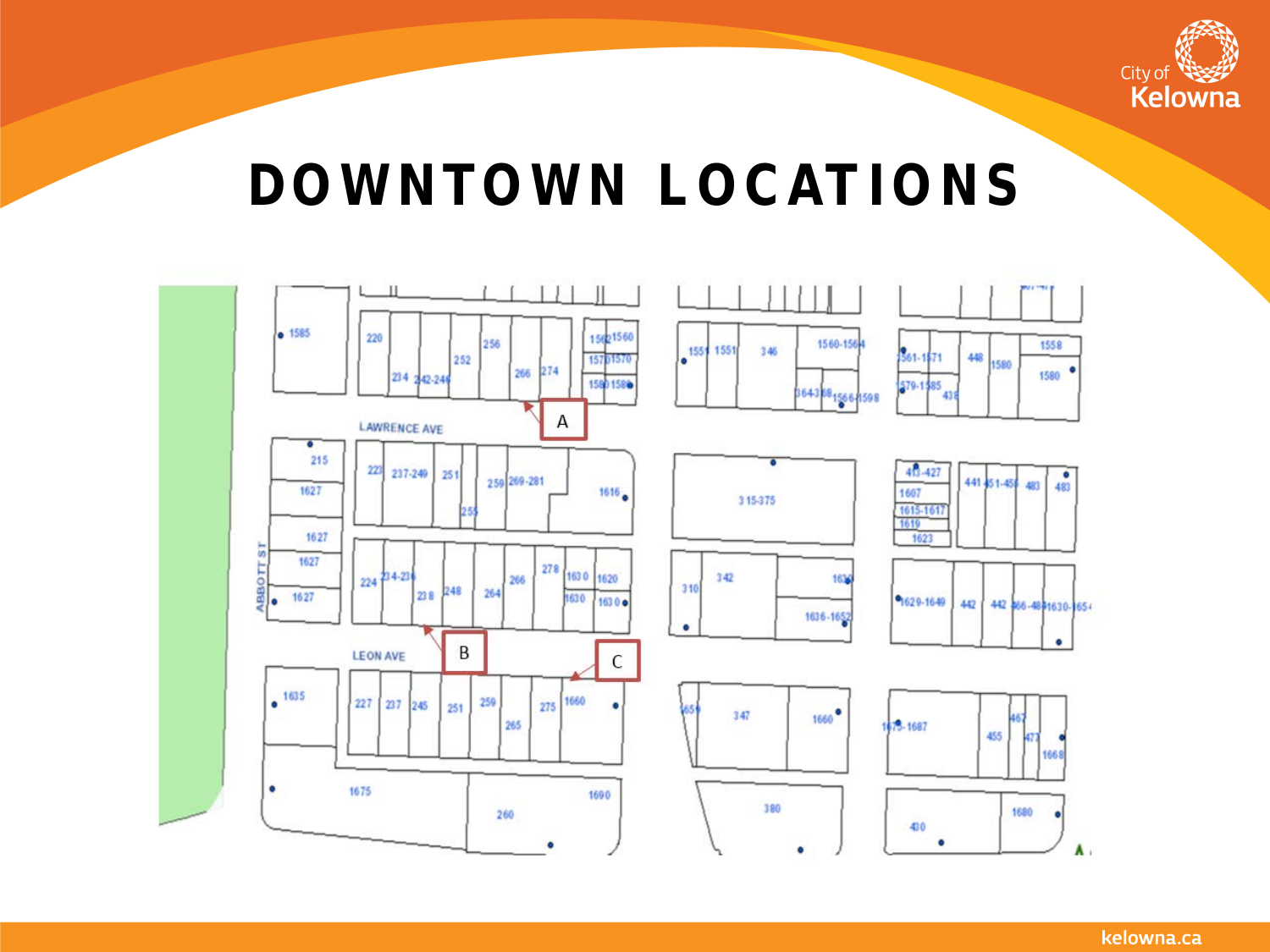

## **HOT OR NOT VENDING**

- $\triangleright$  Experienced operator holds existing contract  $\triangleright$  Offerings include wraps, perogies, all beef hot dogs and smokies
- $\triangleright$  Healthy food choices in line with Canada Food Guide
- $\triangleright$  Competitive bid: \$8,100/ann (+5% gross)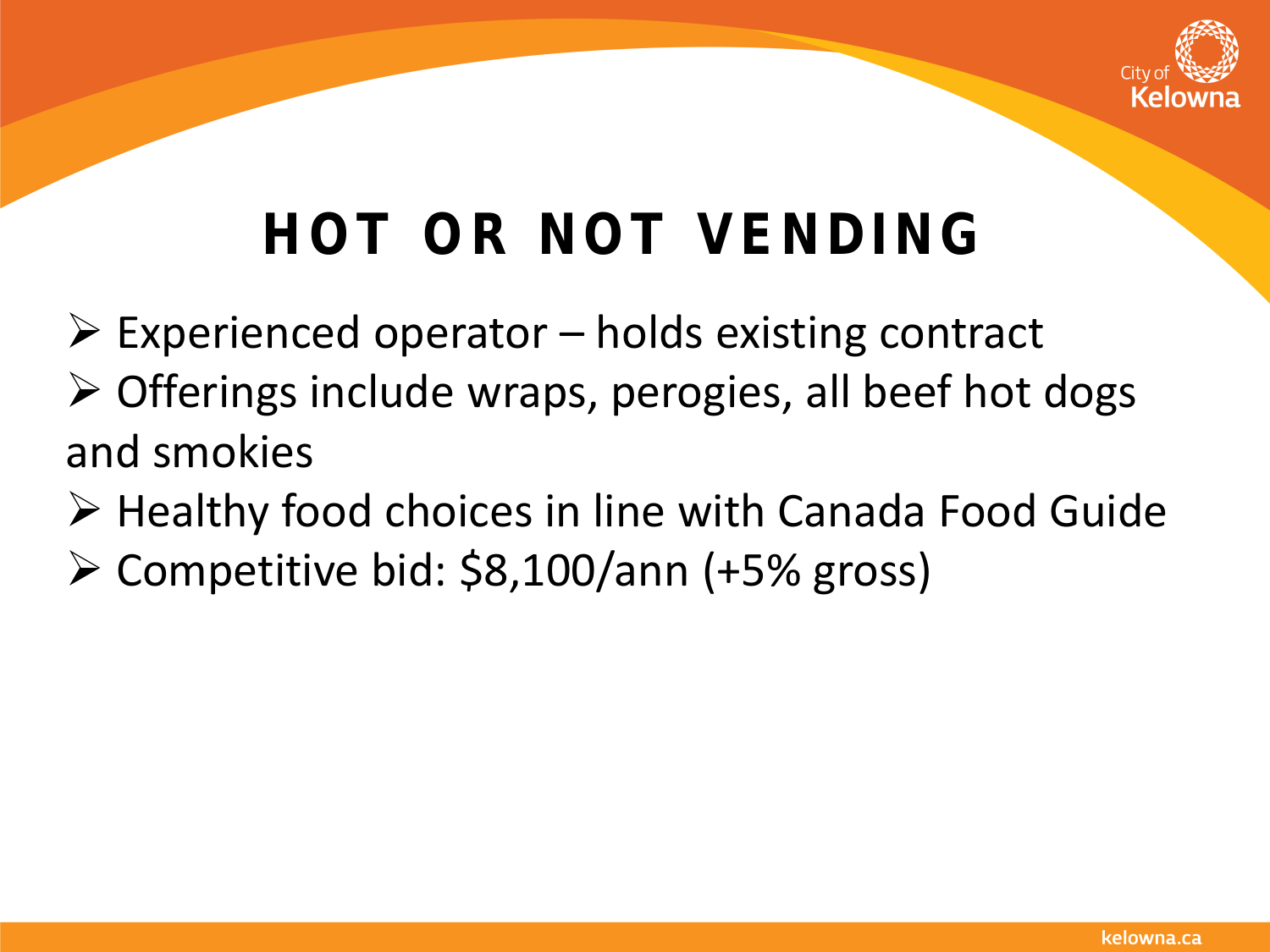

## **ACTIVITY CONCESSION BID DETAILS**

- ▶ Activity concessions located at Gyro & Rotary Beach's
- **Non-motorized water activity concessions**
- ▶ Operate from May 15<sup>th</sup> to Sept 15<sup>th</sup>
- **Fig. 1** Three year term with two 1-year renewal options
- ▶ Contractor to provide annual financial reports to City Staff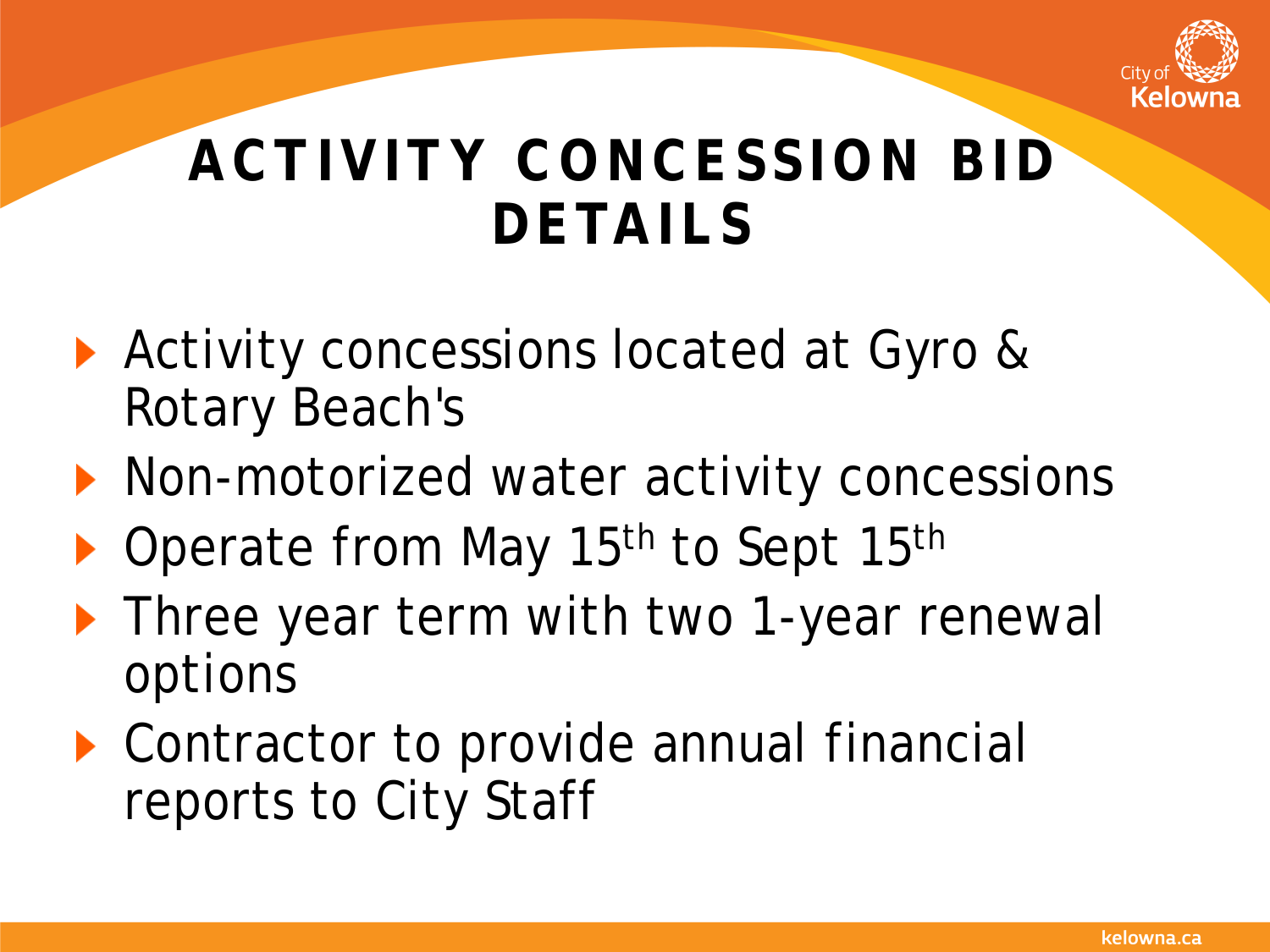

#### **ACTIVITY CONCESSION LOCATIONS**

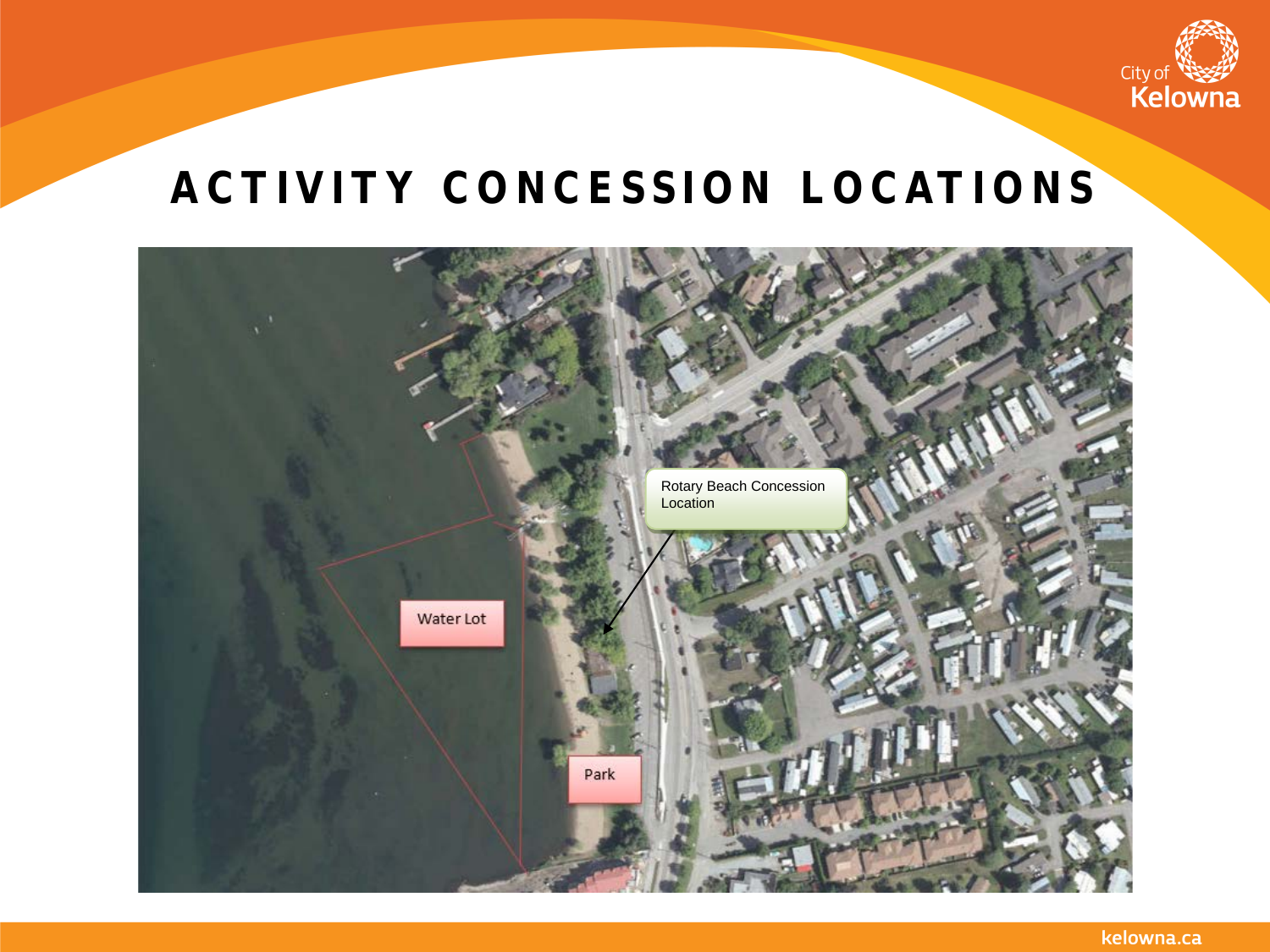

#### **ACTIVITY CONCESSION LOCATIONS**